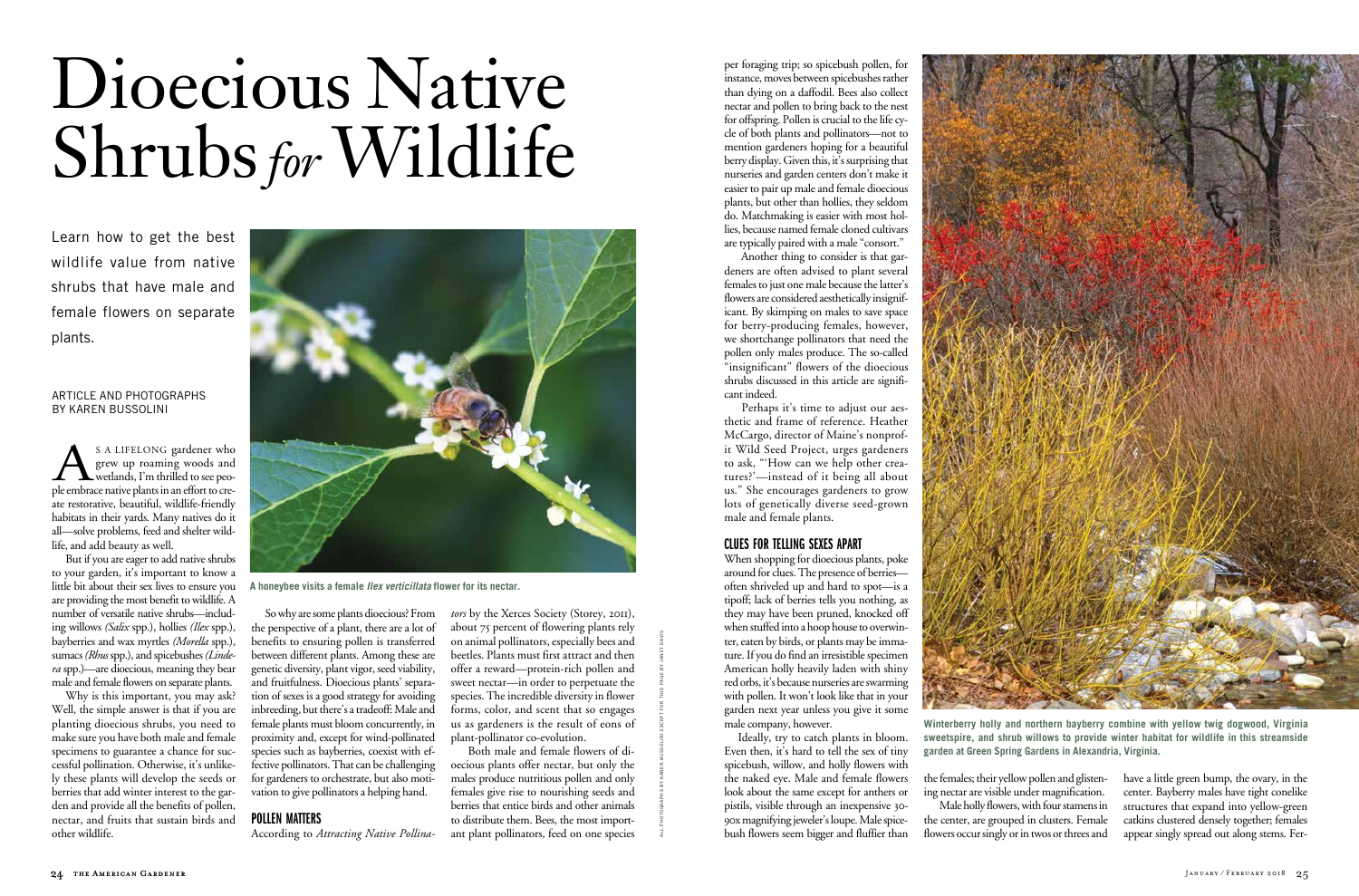Pussy willows *(S. discolor)* are common across northern North America. Julia Kuzovkina, professor of ornamental horticulture at the University of Connecticut in Storrs, specializes in environmental applications for willows. She notes that pussy willow catkins, protected by fuzzy gray coats, are the very first flowers in spring, providing critical nutritious pollen and nectar when native bees are just coming out of hibernation. Blooming over a long period in a season when food is scarce, willows attract lots of activity. Ann DeBolt, who recently retired as staff horticulturist at the Idaho Botanical Garden in Boise, values "every aspect of willow catkins from the fluff for nesting materials to the insects they draw that feed birds."

#### **Sumacs** *(Rhus* **spp.)**

Give most sumacs plenty of room—or be prepared to trim or cut them down occasionally and let them regenerate. Their dense clusters of red berries (drupes), called sumac bobs, are edible and ornamental well into winter, and fall foliage sizzles.

DeBolt favors skunkbush, also known as lemonade bush or three-leaf sumac *(R. trilobata)*, a western species. She recommends this drought-tolerant, five- to six-foot-tall, thicket-forming shrub for fire-wise landscaping because "its leaves are full of moisture." A selection of a similar eastern species, *R. aromatica,* 'Gro-Low' has handsome glossy leaves and the ability to weave its way through rocky infertile soil and always look good, even before it erupts into blazing fall color. Although it is touted as providing berries for wildlife, nobody I've asked has ever seen any fruiting, so the consensus is that it is a female clone that rarely gets pollinated because *R. aromatica* males are uncommon.

Smooth sumac *(R. glabra)*, native throughout North America, is an open shrub with dark green, pinnately compound leaves. Shining, or winged sumac *(R. copallinum)* is similar. Andrea DeLong-Amaya, director of horticulture at the Lady Bird Johnson Wildflower Center in Austin, Texas, finds the prairie flame-leaf sumac *(R. lan-*

tilized female willows develop flask-shaped carpals (seed capsules) filled with hundreds of tiny seeds, attached to hairs that allow them to become airborne. Look for bright yellow or orange coloration on otherwise drab willow catkins. That's the pollen, and, as with all dioecious plants, the clear giveaway that it's a male.

When I sought a female staghorn sumac for my front garden, I knew of their dioecious nature and expected males along my country road to provide pollen. I got one with big fluffy panicles of bloom—big mistake, for it was a male and its flowers soon collapsed. The choice was easier later in the season, when I could detect immature berry clusters. Last spring I watched the sumacs bud and bloom. As they opened, I observed male panicles becoming loose and fluffy, while female flowers were lumpy and held closer to the stem. Soon the lumps turned into berries covered with red hairs; the spent male panicles drooped over, all done in. Ovaries of pollinated female flowers eventually ripened into those energy-filled berries so enticing to wildlife and gardeners.

Although local garden centers and specialty mailorder nurseries are increasingly filling the knowledge and availability gap,

McCargo urges gardeners to ask nurseries to start labeling male and female plants. That would make garden matchmaking easier for all of us.

### a versatile selection

The native dioecious plants mentioned here support a diverse range of pollinators, birds, and other critters. Bigger isn't always better, for small birds can't eat the biggest, showiest berries. For food and shelter aplenty, think in terms of thickets and deep garden beds instead of narrow foundation plantings. With thoughtful plant choices, you can surround yourself with garden beauty year round and wildlife will put on its own kind of show.

#### **Willows** *(Salix* **spp.)**

Delaware-based entomologist and author Douglas Tallamy ranks native willows second only to oaks as the best host plant for moths and butterflies. Most of the 97 North American willows are small-to-medium shrubs or small trees with fine-textured foliage and low-maintenance requirements. Widely distributed across the continent, black willows *(S. nigra)* grow the largest. Most willows form thickets along wet edges, making them excellent for rain gardens, but there are also upland species like Scouler's willow, also known as western pussy willow *(S. scouleriana)*. Western prairie/riparian species include the golden willow *(S. lutea)* and peachleaf willow *(S. amygdaloides)*. Northwestern alpine willow *(S. petrophila)* forms short, prostrate mats with large catkins. Seek most of these species out at restoration nurseries.





**Pollen-laden anthers in this flower confirm that this spicebush is male.**



**Bayberry female flowers (left) are small and appear singly along stems, while larger conelike male flowers (right) are borne in dense clusters.**



**Top: Male staghorn sumacs produce small flowers in loose panicles. Above: Females are distinguished by their dense clusters of colorful, edible fruit, known as sumac bobs.**



**Opening in early spring, pollen-laden male pussywillow flowers provide sustenance to native bees and other insects during a critical period when little else is available.**